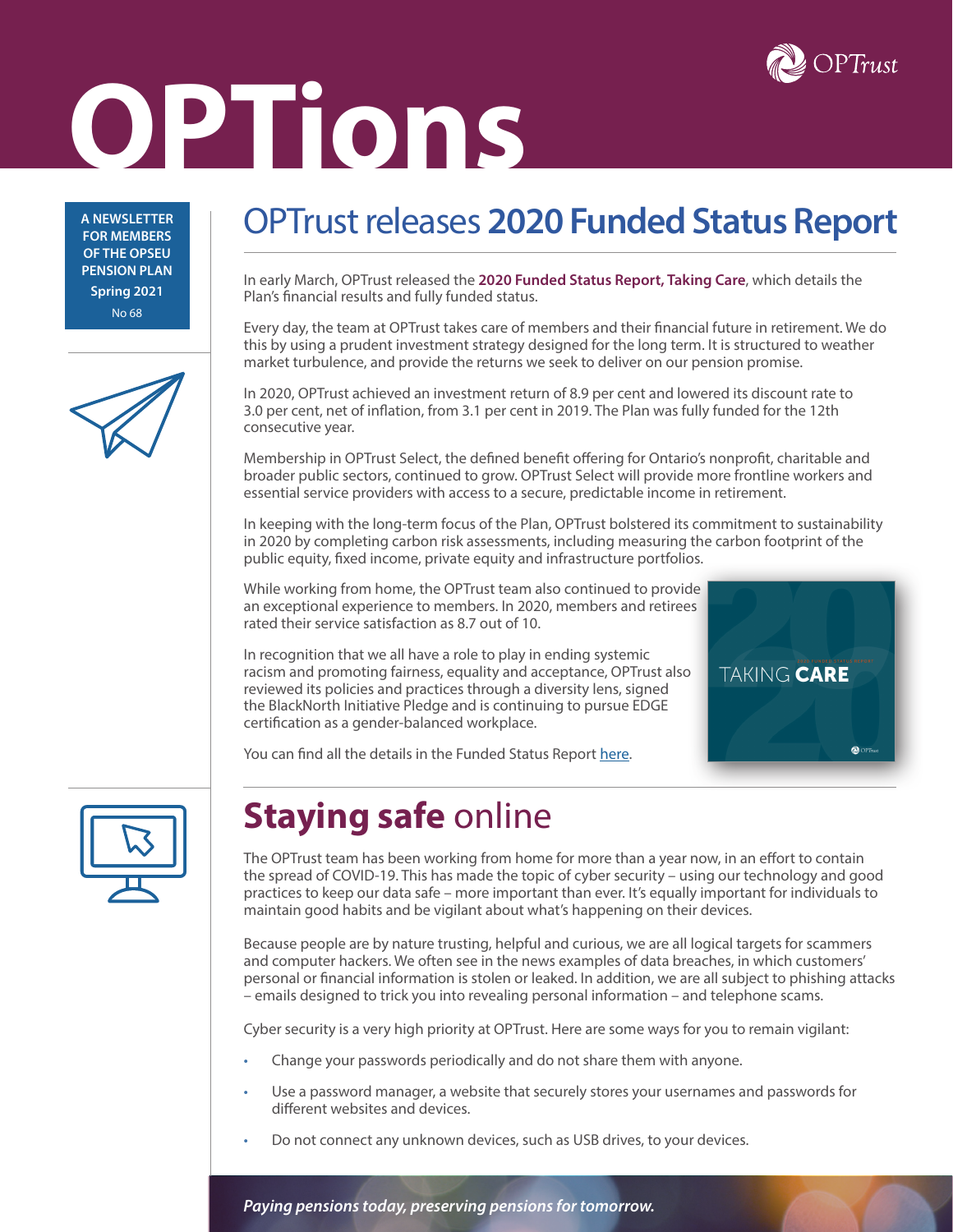

## **FOR EMAILS**

Look at your emails closely. Do you recognize the address? Does the address make sense? Are there others on the email who you do not know? Is it a reply to something that you did not send? Does the time it was sent make sense?

Do not download anything from an email without first checking that it is what it claims to be.

#### **FOR PHONE CALLS**

Keep in mind that a person calling you may not be who they claim to be. If it is an organization you do business with, ask if you can call them back at a number you already know. Never give out personal information if you are at all suspicious. Be cautious if the person is making the situation sound urgent. Never use the word "yes" during these calls. Do not assume that a phone number appearing on your caller identification is the number it claims to be.

It goes against our nature to be suspicious of strangers, but it's an important part of keeping safe today.



## Your annual statement: **see how your pension is growing**

Members of the OPSEU Pension Plan receive an Annual Pension Statement from OPTrust every year that provides them with a snapshot of their pension at the end of the year.

Your most recent statement includes the following information:

- the pension you have earned as of December 31, 2020
- an estimate of the pension you will be eligible to receive if you work until age 65, and
- if applicable, an estimate of the pension you will be eligible to receive if you qualify for an early unreduced pension and retire before age 65.

Members qualify for an early unreduced pension when their age and pension service total at least 90, or if they are at least 60 years old and have 20 or more years of pension service.

The statement also shows how your pension is calculated, with a formula that uses your average annual salary (the average of your highest 60 sequential months) and your pension service. You will also see the contributions you've made to the Plan.

If applicable, the name of your spouse and any beneficiaries you have designated will also appear on your statement.

One of the great things about defined benefit pensions like those offered by the OPSEU Pension Plan is that you have a very good idea in advance what your future pension will be. Other retirement savings arrangements, such as RRSPs, can't accurately predict what your income will be after you retire.

More information on what's in your statement can be found **[here](https://optrust.com/members/APS/default.asp)**.

The 2020 annual statements are available now. You can view your statement at Online Services – a reliable, always-accessible way to keep track of your pension. You can register for Online Services by providing your OPTrust ID, date of birth, postal code and employee ID. If you have any recent correspondence from us, your OPTrust ID will be included in it.

Please take a few minutes to review your statement and let us know if your spousal information, beneficiary designations or contact information need to be updated. Updates can be made through Online Services, where you can also opt to receive electronic communications from us.

*Paying pensions today, preserving pensions for tomorrow.*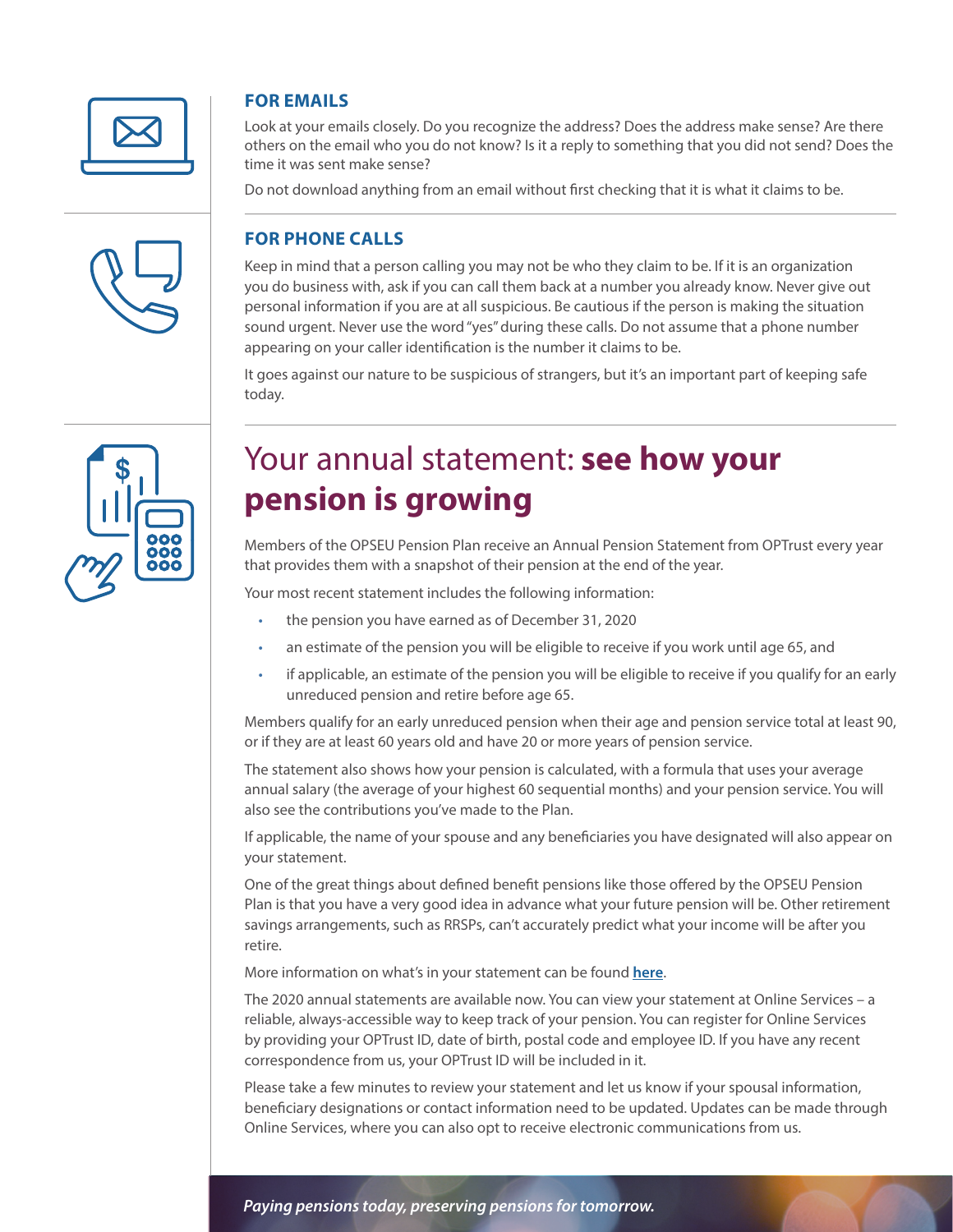

## Cascade Power Project **is Power Deal of the Year**

The Cascade Power Project, which OPTrust played a leading role in developing and financing, won Project Finance International's Canadian Power Deal of the Year award for 2020.

The \$1.5-billion project is a 900-megawatt combined-cycle natural gas-fired power generation facility under construction near Edson, Alberta. It is scheduled to start operations in 2023 and will play a role in



transitioning the province away from coal-fired power. It is expected to result in the largest emissions reduction opportunity to date in Canada's electricity sector.

OPTrust is a proud partner in the project alongside a number of investors, including the Indigenous Communities Syndicate LP, a consortium owned by the Alexis Nakota Sioux Nation, Enoch Cree Nation, Kehewin Cree Nation, O'Chiese First Nation, Paul First Nation and Whitefish Lake First Nation.

The project will help build long-term investment relationships, and should benefit OPTrust members, our First Nations partners and the environment.

Read more: **[Alberta to give First Nations loan guarantee for power plant project](https://www.theglobeandmail.com/canada/alberta/article-alberta-to-give-first-nations-loan-guarantee-for-power-plant-project/)** (from the Globe and Mail)



## **OPTrust offers space to** support vaccination rollout

In an effort to support the vaccination rollout and do its part in the battle against the COVID-19 pandemic, OPTrust has joined a group of property owners in offering Canadian governments and health networks free access to commercial real estate to use as vaccination sites.

The move is part of a joint effort by REALPAC, a national association for owners and managers of real estate investments, and its member organizations to identify available commercial real estate across the country that can be used for vaccine distribution.

As part of this effort, OPTrust will monitor requests for space and try to find a match with available properties.

## **Investment** update

Our Member-Driven Investing (MDI) strategy is designed to improve pension certainty by seeking to earn the return we need to keep the Plan fully funded at the lowest risk possible. MDI emphasizes the construction of a total fund portfolio with diversified return streams and resilience to different economic and market environments.

In these two articles, members of our investment team discuss current issues of interest.

**[Back to basics on cryptocurrency](https://www.benefitscanada.com/news/bencan/back-to-basics-on-cryptocurrency/)** (from Benefits Canada)

**[Institutional investors turn to gold](https://www.northernminer.com/analysis/institutional-investors-turn-to-gold/1003828039/)** (from Northern Miner)

*Paying pensions today, preserving pensions for tomorrow.*